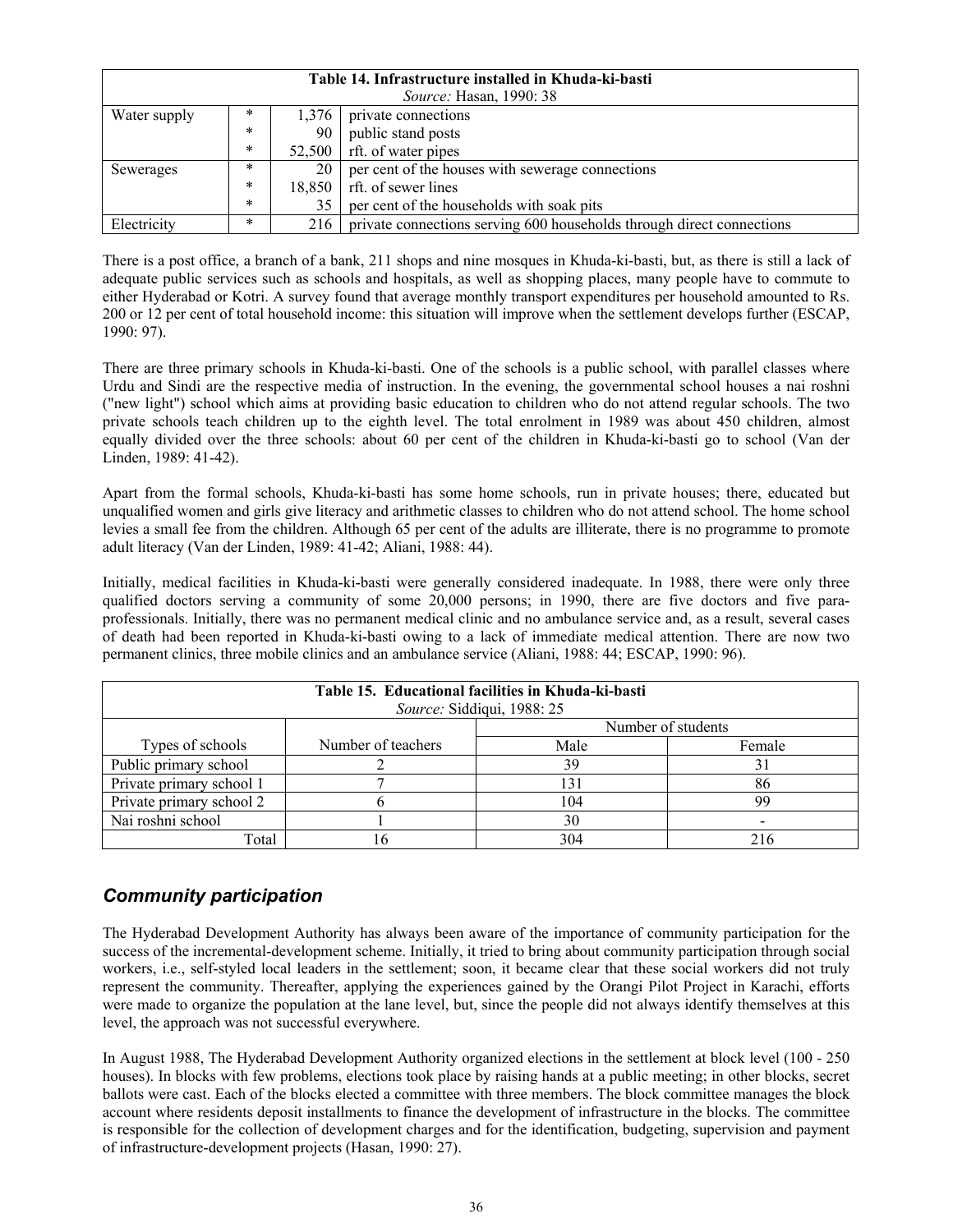

11. The informal sector: a shoemaker

The committee distributes and controls the roof loans which the Hyderabad Development Authority provides on behalf of the Housing Building Finance Corporation. It issues notices of cancellation of plots to defaulting residents. It supervises social-welfare activities in the block, takes legal action against unauthorized occupants and also solves conflicts between neighbours. Some committees have clearly contributed to the development of their blocks, but, owing to corruption and conflicts between the blocks, self-management in Khuda-ki-basti has not been very. successful (Hasan, 1990: 27). Another task of some block committees is the management of plot-transfer fees. Some blocks decided that part of the unearned profit gained when a plot is transferred should be retained and used for the benefit of the community. Transfer fees range from Rs. 1000 to Rs. 1500. In one case, the community supported a poor widow out of the funds collected from transfer fees; however, there : have also been complaints about misuse of the funds by committee members (Van der Linden, 1989: 25).



12. Coffee shop in Khuda-ki-basti

As could be expected, there is a direct correlation between the level of community organization in an area and the availability of infrastructure: A majority of the lanes in Sector D-6 are well organized, and the construction of a watersupply and electricity network was in progress by 1988. Many lanes in block B of Sector E-4 have piped water, sewer lines and electricity, because the Al Shahbaz Welfare Society enjoys great support, and its president and generalsecretary live in the block. Sector E-3 has the least infrastructure of the three blocks: some lanes have water supply, but the lanes have neither sewer lines nor electricity.



13. Permanent rooms in the reception area

There are two reasons why community organizations exist either at lane level or block level, in some sectors and not in other sectors . The Hyderabad Development Authority, first, tried to launch the incremental-development scheme in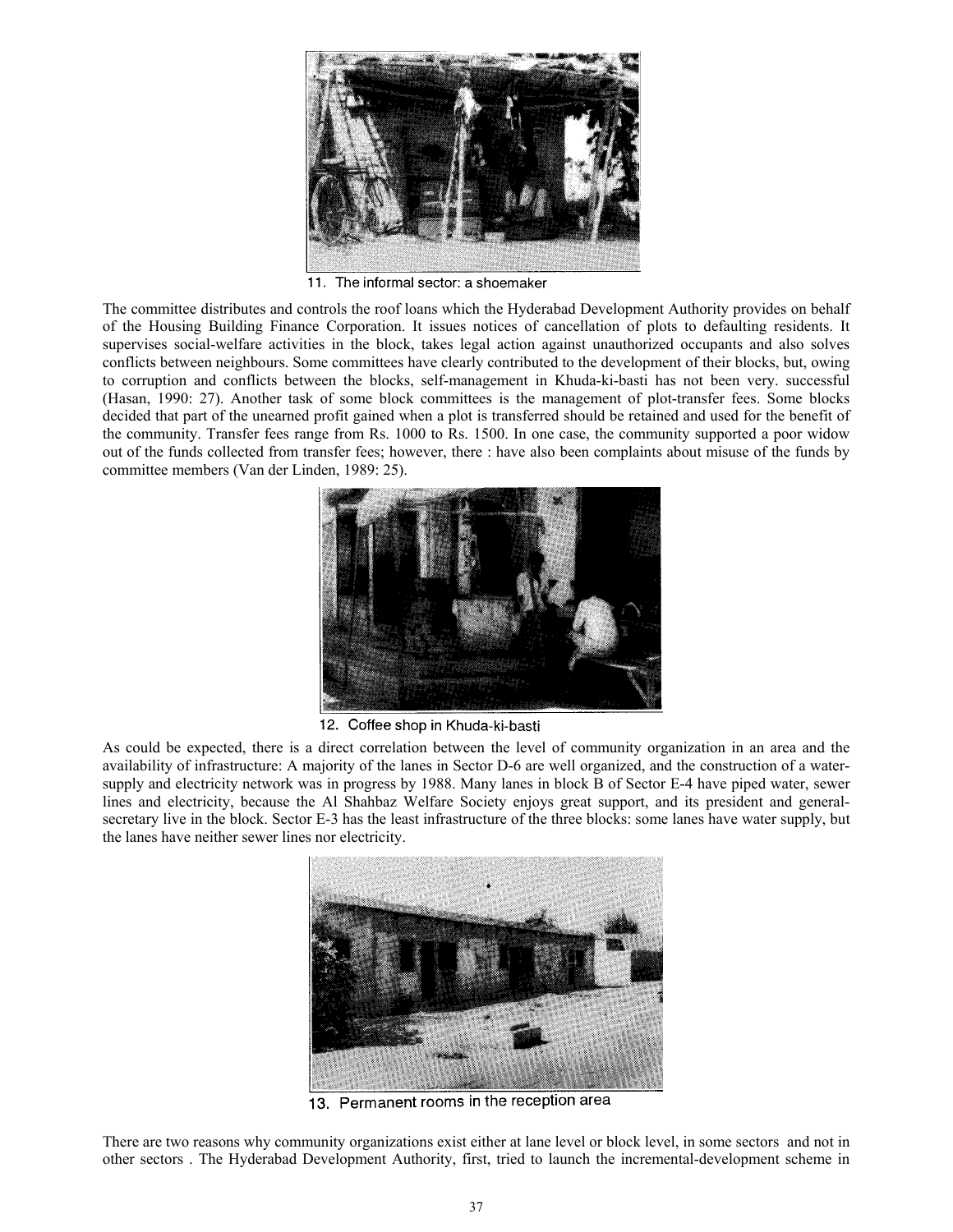sector D-6, but, when it discovered that it was serving the wrong target group, it virtually abandoned the sector and started anew in sector E-4. This led to the feeling, among residents of sector D-6, that, if development was to come to their sector, they would have to arrange it themselves. The residents were also more successful this in organizing themselves because they are generally better educated and have a higher income than the population of other sectors.



14. Permanent and semi-permanent houses in sector E-4

In Sectors E-3 and E-4, the HDA virtually spoon-fed development to the residents: services in many lanes in these sectors were the result of initiatives of either HDA officials or *dallals.* This situation stifled any initiative of the residents to organize themselves. Recently, some residents of sector E-4 have wrested control over the community organizations from the *dallals,* and this has increased the pace of development in those parts of the sector where the new leaders, reside. Sector E-3 has no cohesive leadership, and there has been virtually no development (Aliani, 1988: 56-59).Figure 9 shows the infrastructure development in sector E-4 and the location of the houses of the leaders.



Figure 9. Sector E-4 with infrastructural development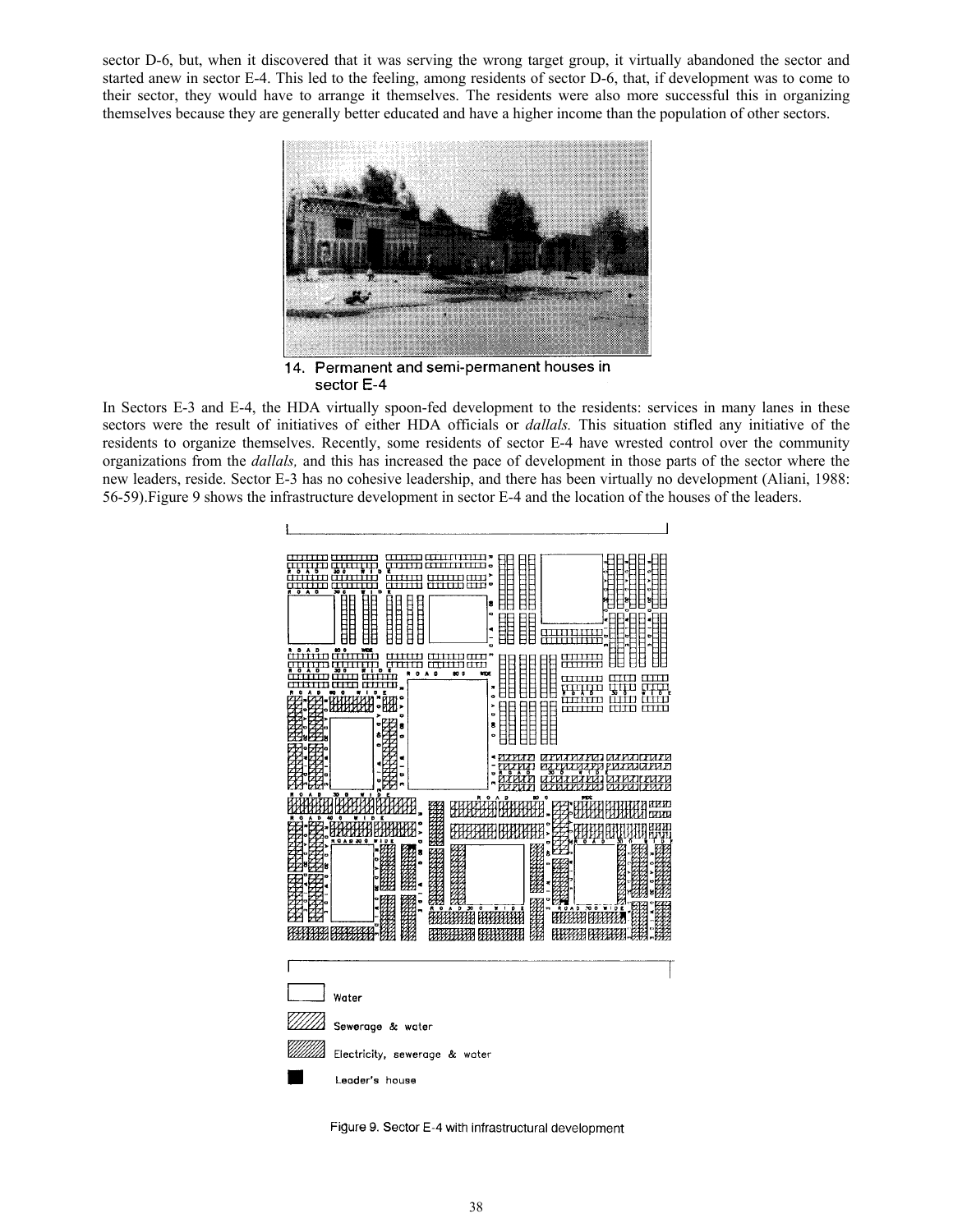\* Note: The socio-economic data on Khuda-ki-basti presented in chapter come mainly from two sources. Aliani did research in Khuda-ki-basti for his MSc thesis in May/June 1988 (Aliani, 1988), while Van der linden did his research in February 1989 (Van der Linden, 1989). Both researchers interviewed a sample of 100 households from the population of Khuda-ki-basti for their surveys.

# **VI. LESSONS FROM THE INCREMENTAL-DEVELOPMENT SCHEME IN HYDERABAD**

## *Reaching the target group*

In order to determine whether the incremental-development scheme reached the target group, four questions need to be answered:

- Is a plot in the incremental-development scheme affordable to the target group?
- Does the intended target group gain access to the scheme?
- Do high-income groups gain access to the scheme, and does this reduce opportunities for the actual target group to enter the scheme?
- Does the intended target group sell property to high-income groups, as the value of the land increases?

The incremental-development scheme offers land for housing at the lowest cost possible without subsidies: the allottee pays for the cost of the raw land without any development. However, the price of a raw piece of land might still be too high for the poorest households without any savings. For them, there is probably no other housing option than rental housing in either the formal or the informal housing market. The extended family is often able and willing to provide a household with a relatively large amount of money, to make the down payment for the purchase of a plot of land.

Surveys in Khuda-ki-basti show that a few households earning a total monthly income of Rs. 500 or less, have gained access to the scheme. The incremental-development scheme, however, reaches mainly households with a total monthly income of Rs. 500 – 1,500. The Hyderabad Development Authority identifies such households as the middle-lowincome and upper-low-income groups: some 50 per cent of households belong to these income brackets.

The incremental-development scheme also provides shelter to middle-income households; 23 per cent have a monthly household income of more than Rs. 2000. However, these households do not compete with the low-income groups for a plot in the scheme, as there are sufficient plots to satisfy the demand of all households prepared to live in Khuda-kibasti. Furthermore, a sizeable number of families reported a rise in income, owing to the establishment of informalsector enterprises in the scheme; this could be an indication that quite a number of residents, now classified as belonging to the middle-income groups, were actually poor when they moved to the scheme.



By requiring permanent occupancy of the plot, the incremental-development scheme succeeds in keeping high-income groups which are interested in purchasing land for investment or speculation out of the scheme. Owing to its reliance on *dallals,* the incremental-development scheme has not been able to suppress multiple-plot ownership. The plots are supposedly owned by local residents, in some cases on the behalf of the *dallals.* It seems that this was unavoidable, but it also shows that the admission procedure for the scheme was not foolproof.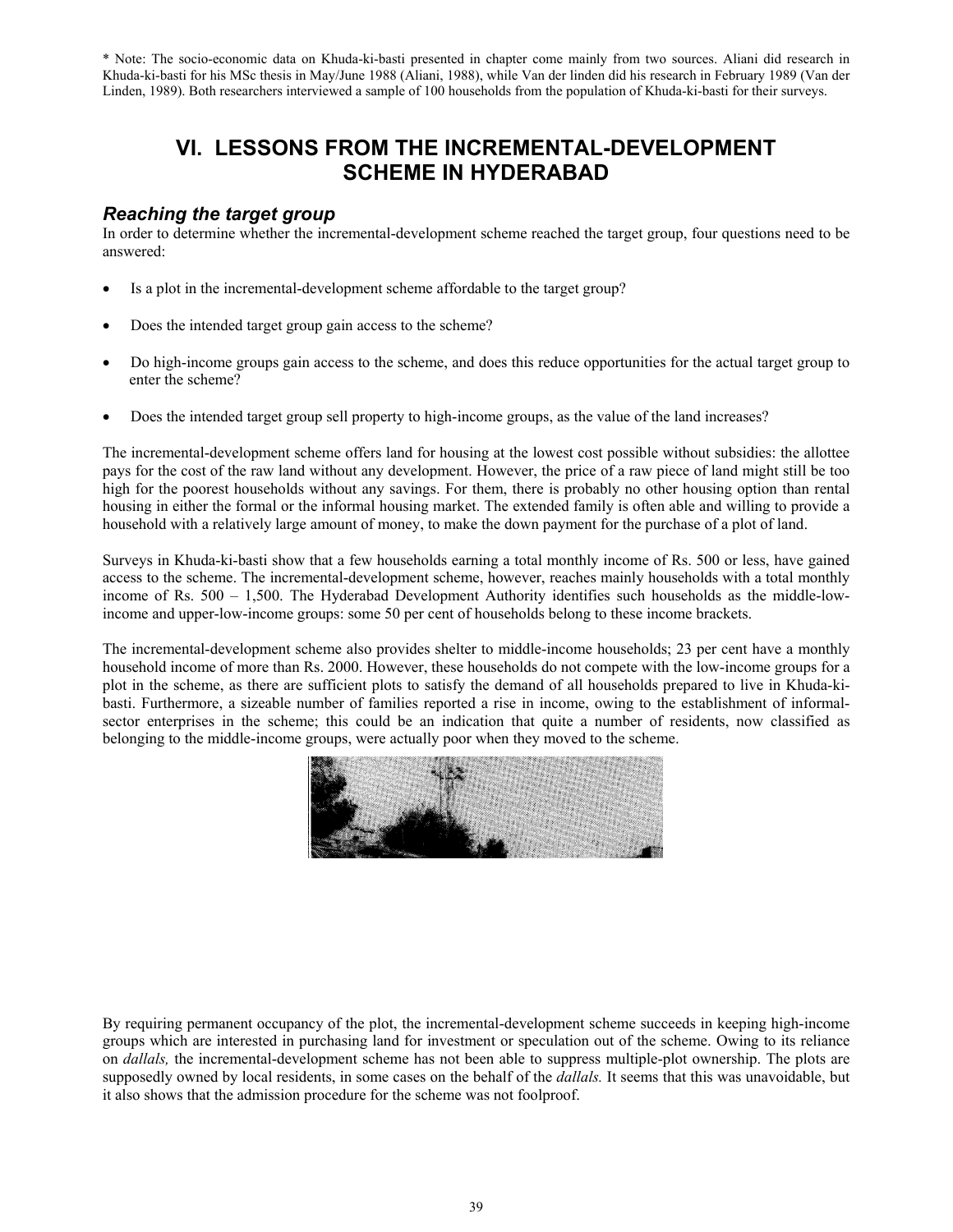

16. Private vans used for transport to Hydrabad Kotri

However, as the scheme (incrementally) develops, the area will definitely become attractive to high-income groups, in particular after the infrastructure has been fully developed. The original residents might be tempted to sell their property to high-income households, but this should not be too serious, as long as they can acquire the full profit of developing the area. On the other hand, a scheme which tries to keep high-income groups out, by offering siteswithout-services, could also keep them out permanently, by offering only small plot sizes and narrow roads.

#### *Impact on the housing market*

It is difficult to determine the impact on the housing market and, in particular, the rental housing market in Hyderabad of a scheme which is only three years old and has not more than 20,000 inhabitants. Data on the housing market over time are scarce; however, the data which are available (Van der Linden, 1989) indicate that the impact until now has been limited. Many households, which belong to the target group and aspire to own a house, do not want to move to Khuda-ki-basti; the main reasons mentioned for their reluctance to move were that they wanted to stay near their places of work and near their friends and relatives.

According to Van der linden (1989: 4, 49), only those households which have no other option will move to a remote place, such as Khuda-ki-basti. The others will not take that risk and stay close to relatives and friends whom they need in times of hardship. It is typical that, among the households in Khuda-ki-basti, some 70 per cent have relatives in the same locality. The limited impact of the incremental-development scheme on the housing problems in Hyderabad is also reflected in the increase in rents in *katchi abadis* of Hyderabad 25 - 50 per cent in the past two years.

## *An alternative to illegal sub-divisions?*

The incremental-development scheme in Hyderabad has not been able to stop the growth of illegal sub-divisions. Various reasons have been advanced to explain the ongoing attractiveness of illegal subdivisions for the urban poor, despite the existence of a legal settlement like Khuda-ki-basti. Apart from the fact that there exists only one incremental-development scheme and that location is of great importance for the urban poor, four factors seem to be particularly relevant:

The unattractiveness of the reception area in the incremental-development scheme.

The requirement that the household has to live for two weeks in the reception area of the incremental-development scheme deters many low-income households from joining the scheme. The rental housing now available in the reception area has improved the conditions somewhat, but some households feel that the reception area is an improper place for them to live.

The freedom to select a plot in a particular location in illegal subdivisions.

In illegal subdivisions, the buyers are free to select a plot wherever they want. They can Join relatives or friends and start a neighbourhood of households originating from the same region. They are not allowed to select their plots of land in the incremental-development scheme, although this would definitely facilitate quick organization and development of communities.

The prospect of the provision of infrastructure free of cost in the illegal subdivisions.

Under the *Katchi Abadi* Regularization and Upgrading Programme, authorities grant security of tenure and provide infrastructure to all informal settlements which can be legalized. The residents have to pay for the land and the infrastructure, but cost recovery is poor, and many residents of illegal sub-divisions expect that with some political support, they will be able to obtain infrastructure and services free of charge or without having to pay the full amount.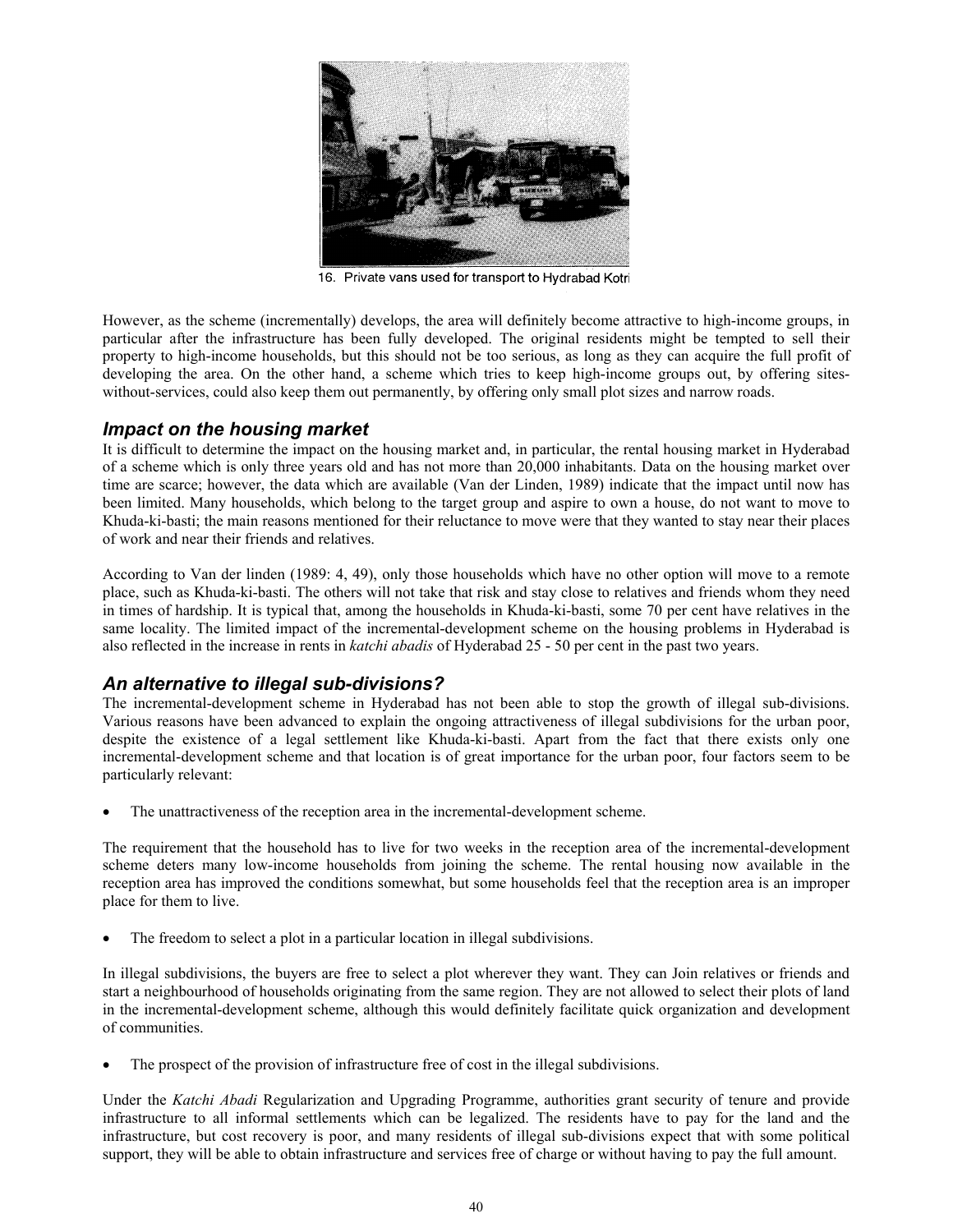The bundle of services, besides housing, which the illegal sub-divider can offer to the allottees.

The Hyderabad Development Authority provides the allottees with a plot in the incremental-development scheme with a loan to construct a house and start a business and with infrastructure once sufficient payments have been made. This is where the mandate of the Hyderabad Development Authority ends. An illegal sub-divider is not only concerned with land development; he is a patron for the people in his scheme, and they are his clients. In exchange for their support, he provides all sorts of other services which HDA can never provide, such as credit for other purposes than housing, employment and access to politicians and governmental officials.

#### *Improving housing conditions*

The objective of the incremental-development scheme is not only to provide land for housing the urban poor but also to provide the poor with better housing conditions than in their previous residence. While for many residents, tenure security might be better than in a *katchi abadi* or in rental housing where they lived before, initial housing conditions were probably worse than before. The Hyderabad Development Authority is faced with a paradox of standards in the incremental-development scheme. Standards are still imposed to safeguard public health, but, if standards are enforced in a low-income housing scheme, the poor cannot afford to live in the scheme and are forced to live in illegal settlements below acceptable standards. However, if standards are waived, living conditions can improve gradually, as many allottees will invest in the improvement of their houses whenever they can. This principle is clearly proved valid in illegal subdivisions and is also visible in Khuda-ki-basti: many households improve their houses as soon as they can.

The Hyderabad Development Authority tried to set some minimal standards, such as the setback from the plot boundary (which it does not enforce) and the construction of a soak-pit latrine (which tends to be of a poor quality). Fortunately, densities in Khuda-ki-basti are rather low; in different circumstances, the agency might be forced to impose standards and regulations to prevent the deterioration of sanitary conditions in the area.

#### *Improving Infrastructural conditions*

While there is a good chance that people will improve their housing conditions, if and when their resources allow them to do so, this is not necessarily true for the infrastructure. In many illegal subdivisions, infrastructure is provided without the residents having to pay for it (in advance). Various scenarios are possible for the incremental-development scheme:

- A block does not accumulate sufficient funds for the provision of a particular type of infrastructure, because some households cannot or are not prepared to pay their development charges.
- The community pays its development charges so slowly that, by the time full payment has been made, the cost of infrastructure exceeds the original cost estimates.
- Before it has fully paid its development charges, the community through its leader, approaches officials at echelons higher than the Hyderabad Development Authority, with a request for the provision of infrastructure.

It is obvious that successful completion of the incremental-development scheme depends on the ability and willingness of residents to pay (in advance) for infrastructure in the scheme. If they do not pay, the settlement will remain without infrastructure, in a condition similar to that of the *katchi abadis.* Eventually, the agency responsible for the regularization and upgrading of *katchi abadis* will have to provide the necessary infrastructure and try to recover costs from the residents.

#### *Community participation*

The future of an incremental-development scheme, such as Khuda-ki-basti, depends largely on the ability of the community to organize itself for the development of its settlement. Such a community organization is necessary to put pressure on households to pay development charges and to contribute labour for construction of infrastructure. In the incremental-development scheme, the Hyderabad Development Authority follows what Turner calls the traditional sequence of development; it provides land before the people have organized themselves for the occupation and development of that land. As a result, the Hyderabad Development Authority is faced with an unorganized population in Khuda-ki-basti. As residents are new to one another, the trust and mutual reliance found in many informal lowincome settlements is still lacking in Khuda-ki-basti.

The approach followed in low-income housing projects, such as sites-and-services schemes and the incrementaldevelopment scheme, is inherently individualistic in character. The acquisition of land, the construction of infrastructure and the development of housing usually do not require any real community effort and do not contribute to the creation of a cohesive community .A strong community spirit is, however, essential in low-income settlements, as the poor have to rely heavily on one another to survive economically. Consequently, the informal approach to settlement creation, which is people-oriented, is best suited to meeting the housing needs of the urban poor. For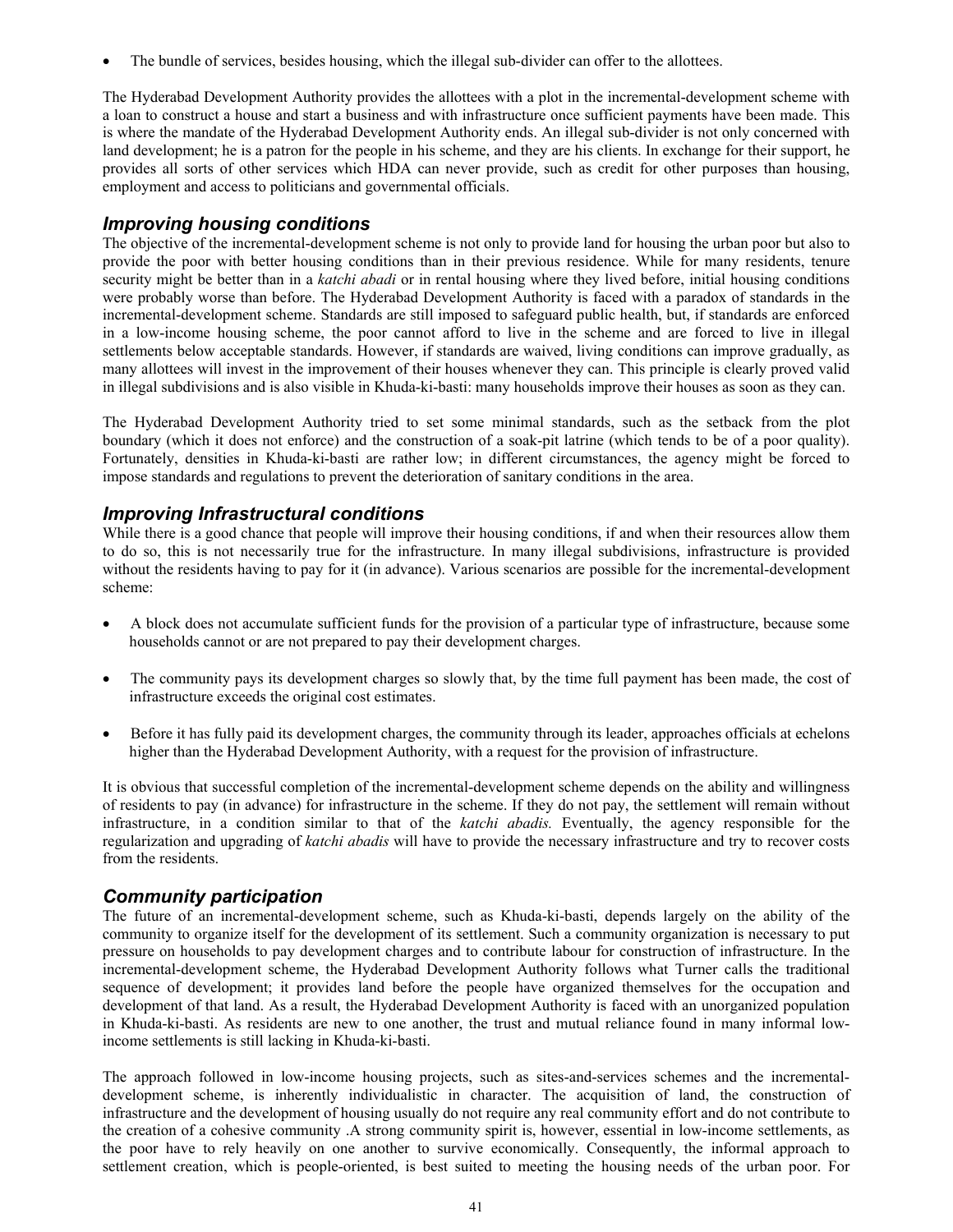successful community and infrastructure development, the Hyderabad Development Authority would have to induce a community organization, but it is unable to organize communities, because this is not part of its mandate and because it does not have the appropriate staff to conduct community development. It leaves the organization of the communities to the *dallals* and other unscrupulous leaders.

One possible solution seems to present itself. Rather than settling individual households from allover the city and the rural areas, the Hyderabad Development Authority could settle entire groups or communities from *katchi abadis* which cannot be regularized or improved. This would make it unnecessary for the Hyderabad Development Authority to conduct community-development work. In effect, it would have to follow the settlement sequence which Turner calls "organized squatting" (see figure 4). In this sequence, the people are organized before they settle in the new area:

PEOPLE - LAND - HOUSING - INFRASTRUCTURE

#### *Project organization*

The development of the incremental-development scheme can be divided into several phases - the preparation of the site, the selection and settlement of the allottees, the construction of the houses and the development of the infrastructure. Only the first two phases require the direct involvement of the Hyderabad Development Authority; once the allottee has made his down payment and occupied his plot, the role of the Authority is finished. The construction of the house is the responsibility of the resident, the provision of infrastructure is the responsibility of the concerned agencies and/or of the community.

The continued presence of the Hyderabad Development Authority makes the community dependent on the Authority and raises the expectation that the Authority will, eventually, do al1 the work. If the Hyderabad Development Authority would withdraw after settling the residents, the residents would be in a situation similar to that in an illegal subdivision but for its legality. They would then have two options: they could work with a non-governmental organization, as residents of Orangi work with the Orangi Pilot Project, and upgrade the settlement on their own, or they could do as the residents in illegal subdivisions do and pressure public-utility agencies to provide infrastructure, but only after they have collected sufficient funds to pay for it.

However, it will not be easy to find a suitable non-governmental organization which is capable of executing such a project, in particular in Pakistan where many grass-root organizations have the reputation of serving only the interests of the leaders. Some organizations, such as the Orangi Pilot Project, have successfully implemented upgrading projects, but their number and areas of operation are rather limited.

## *Co-opting the dallals*

An alternative approach would be for the authorities to co-opt the illegal sub-dividers in the low-income housing projects. The authorities could designate particular areas for development of low-income residential areas and ask *dallals* to organize the settlement of the urban poor in such schemes. The authorities would have to allow the *dallal* to set aside a certain number of commercial and other high-value plots for future sale, so that he can make a profit, but, if several schemes could be initiated at the same time by different *dallals,* market forces could provide the low-income households with a choice of residential areas and with competitive prices. Co-opting the *dallals* into the formal lowincome housing-delivery system would be a mere recognition of the present reality that the informal private sector creates better housing opportunities for the low-income population than the public sector. However, before such a step can be taken, it is necessary to see how any negative aspects; of the involvement of the *dallal* in formal low-income housing projects (as experienced in Khuda-ki-basti) can be minimized.

## *Replicability*

The incremental-development scheme, as implemented in Hyderabad, can be replicated, provided the development or housing authority can provide land at a price which is affordable by the lowest-income groups and which they can pay up-front, preferably as a lump sum, to avoid any need for cost recovery. In addition, the supply of such land must be sufficiently large to avoid waiting lists and selection procedures which would make entry into the scheme by the urban poor difficult. The Hyderabad Development Authority was in the fortunate position that the land in and around Hyderabad is owned by the government and that it is non-arable, desert land with a very low if not zero opportunity cost. These conditions enabled the Hyderabad Development Authority to make plots of 80 square yards of land available to the lowest-income groups at a price of Rs. 1000.

Furthermore, Hyderabad is not a rapidly growing city with a strong pressure on land. If there is considerable pressure on land, the selection mechanisms applied in Khuda-ki-basti (such as the reception area and the requirement to live onsite permanently) would not have been successful. The employment of front men would have been worthwhile and middle-income households could have acquired one or more plots which they would have occupied once all infrastructure and services had been installed.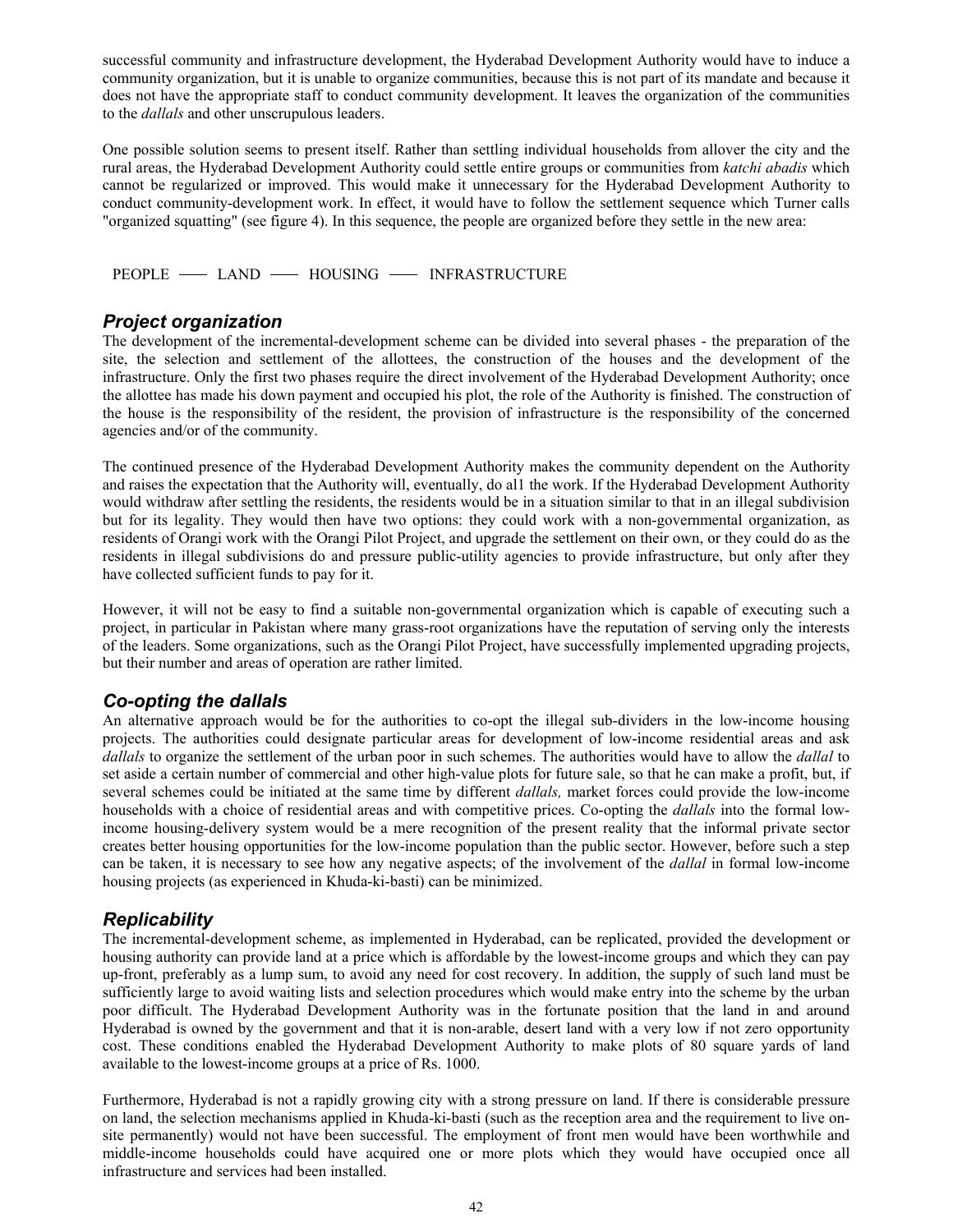However, the replicability of the incremental-development scheme seems a political rather than a technical or a financial issue. The Hyderabad Development Authority faced many difficulties in implementing the scheme - many of a political nature and some due to local politics, but others with a general relevance. It encountered considerable opposition from local politicians and governmental officials with a stake in illegal subdivisions (and from the illegal sub-dividers - themselves) who rightly considered the incremental- development scheme as a competitor for the supply of land for the urban poor.

The Hyderabad Development Authority also came under fire from politicians, administrators and technocrats, for creating a low-income housing scheme without any standards, thereby creating unacceptable living conditions. They accused the Hyderabad Development Authority of creating a legal slum, by allowing residents to build whatever they wanted and by involving the community in the installation of infrastructure. Many also found it unacceptable that the residents do not get a title before they have paid all development charges: there is a permanent danger that the politicians "on behalf of the residents" will demand land titles and infrastructure from the government, before the charges have been paid.

## **VII. REFERENCES**

Aliani, Adnan Hameed (1988) , "Incremental development scheme: an innovation in sites-and-services schemes and an alternative to illegal subdivisions in Hyderabad, Pakistan" (unpublished MSc thesis) , Bangkok.

Aliani, A.H., and Yap, K.S. (1990), "The incremental development scheme in Hyderabad: an innovative approach to low income housing, *Cities,* vol. 7, No.2.

Anzorena, E.J. (1988) , "OPP low-cost sanitation programme" (mimeographed).

Anzorena, E.J. (1990) , "Khuda-ki-basti (the incremental development scheme of Hyderabad Development Authority HDA)" (mimeographed).

ESCAP (1990) , *Innovative Community-based Housing Finance and Credit Systems for Low-income Households*, Draft Guidelines, Bangkok.

Hasan, Arif (1987), "A study on metropolitan fringe development in Karachi, focusing on informal land subdivision" prepared as part of a an ESCAP study on metropolitan fringe areas in the major cities of the ESCAP region, Karachi (unpublished).

Hasan, Arif (1990), *Evaluation of the Khuda-ki-Basti Incremental Housing Scheme,* Karachi.

Hyderabad Development Authority (1989), *Greater Hyderabad Master Plan, Abridged Version, Final Report and Annexure to Master Plan* Consultants PEPAC, Lahore.

Keare, Douglas H., and Parris, Scott (1982), *Evaluation of Shelter Programs for the Urban Poor: Principal Findings,* World Bank Staff Working Papers, No. 547, Washington, D.C.

Khan, A.R., and Mirza, M.I. (1981), *Seminar on Sites-and-Services Schemes: Exploring the Asian Experience. Case Study: Country: Pakistan; City: Karachi; Program: Metroville-1,* Bangkok, 5-16 January 1981.

Khan, Jaweed Ali (1984), "Managing the government lands in Karachi to supply land for housing" (unpublished MSc thesis), Bangkok.

Mitra, Banashree, and Nientied, Peter (1989), *Land Supply and Housing Expenses for Low-income Families; A Rationale for Government Intervention,* Urban Research Working Paper No. 19, Amsterdam.

Nientied, Peter (1987), "Practice and theory of urban policy in the third world: low-income housing in Karachi", Amsterdam (unpublished Ph.D. thesis).

Peattie, Lisa R. (1982) , "Some second thoughts on sites and services", *Habitat International,* vol. 6, No. 1/2, pp.131- 139.

Planning Commission, Government of Pakistan (n.d.), *Seventh Five Year Plan* 1988-93 & *Perspective Plan* 1988- 2003, Islamabad.